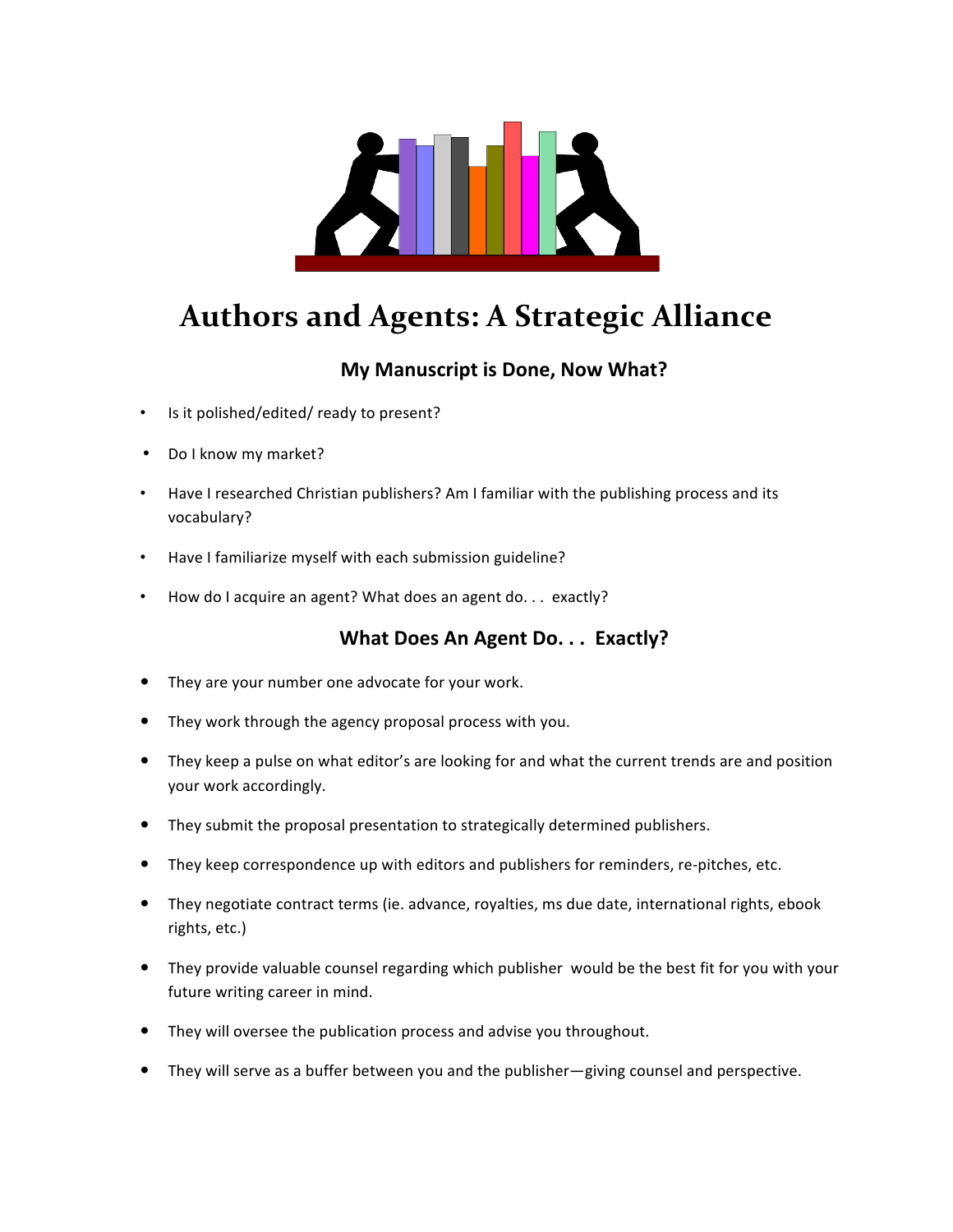- They will serve as an invaluable coach, cheerleader, advisor, and friend having your best interests in mind.
- They will be enthusiastic about your writing and topic
- They will offer constructive critique to improve your work
- They will make strategic business decisions on your manuscript based on:
- a) If they think it will survive in the marketplace
- b) Past experience
- c) Current trends
- d) Gut instinct

### **How to Look For a Reputable Agent**

- Research agencies and agents by using directories and trade journals
- Ask other author's (especially published ones!)
- Create a list of agents that specialize in your genre
- Check them out on social media to get a feel for their personalities and interests
- Have a top 5 list or cast your net out wide?

#### **Traits of a Good, Personal Fit**

- Similar communication styles
- Established mutual candor
- Sense of humor
- Same goals
- Trust
- Would they be a personal friend?
- Comfortable with their personal style
- Mutual dedication
- Mutual efficiency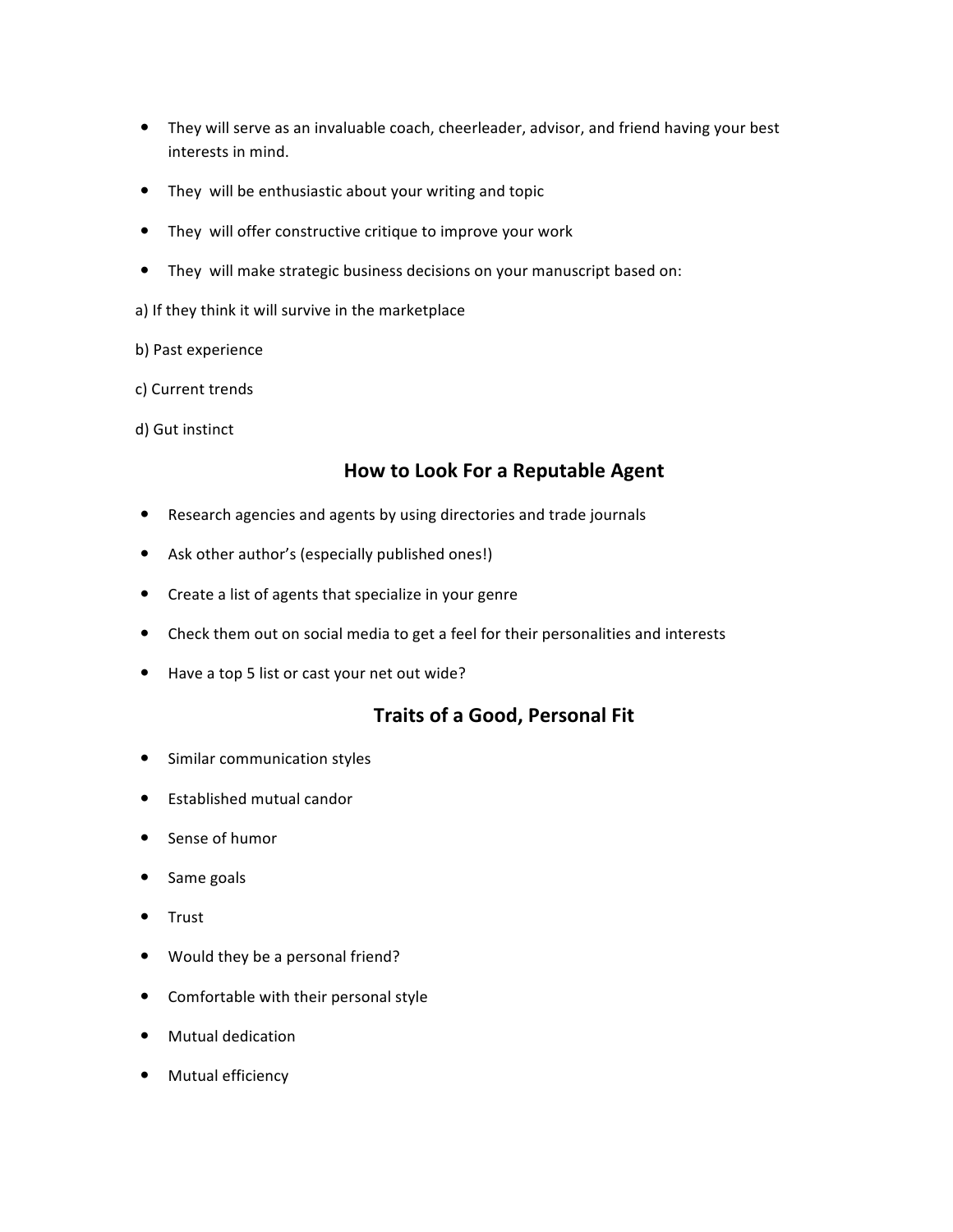• Knowledgeable

# **How to Recognize a REAL Agent**

#### **A REAL Agent:**

- Doesn't charge up-front fees (editing, evaluations, reading, etc.) 15% standard fee when ms is sold
- Doesn't usually advertise for clients
- Works with publishing houses you recognize
- Doesn't insist on only interacting electronically
- Doesn't sell "extra" services (ie, business cards, internet ad placement, etc.)
- Gets paid when you get paid, once your ms is sold
- Works hard right alongside you every step of the way
- Has a "track record" that is *not* confidential
- Is open for you to check their reputation in the industry, and with their authors etc.
- Doesn't make promises he/she can't keep
- Isn't looking for short stories or poetry
- Is professional as are their websites
- Invests fully in their authors

#### **Preparing the Submission: How to Get Deleted**

- Think you are exempt from following the agencies submission guidelines.
- Don't check to see what they've asked for-just give them what you feel they need.
- Be long-winded, general, and vague in your cover letter.
- Have *no* cover letter to your proposal.
- Don't stand out. Be boring, use clichés, be extra personal.
- Sound desperate.
- Emphasize you are a new author.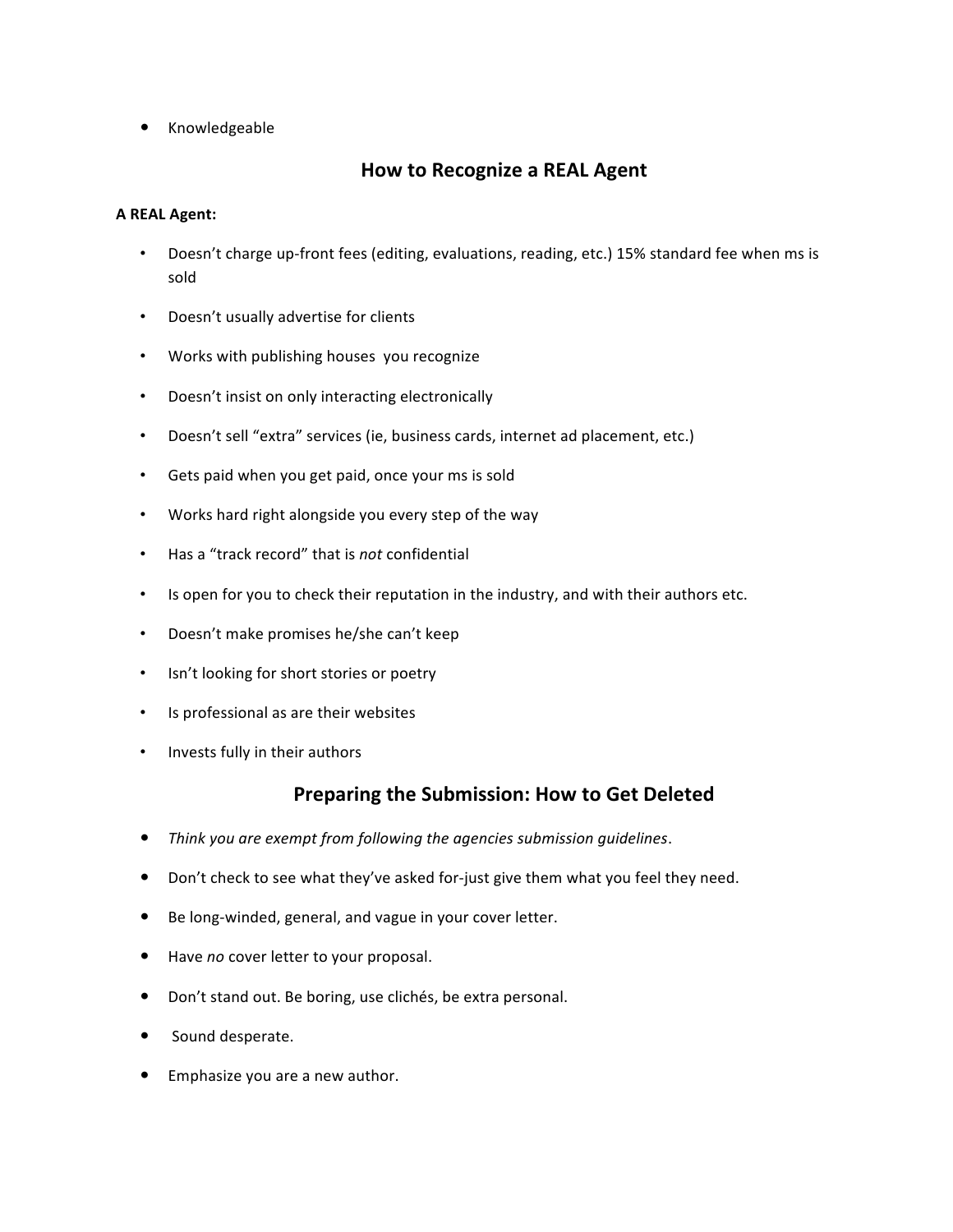- Submit with confidence, not arrogance
- Apologize for anything and everything
- $\bullet$  Tell me God told you to write it -so that settles it!
- Don't explain what makes your ms unique
- Have a non-existent platform
- Be general in your market audience and the book's felt need.
- Tell me you are the next J. K. Rowlings or C. S. Lewis
- Compare your work to literary masterpieces

# **From an Agent's Point of View**

Not "Why should I read this? But, "Why shouldn't I delete this?"

- What is going to make me look at this twice?
- How captivating is the idea?
- How captivating is the writing?
- How captivating is their influence?
- The Three C's: Concept, Craft and Crowd

# The Three C's

- Concept: How captivating is the concept? Is there a felt need in the market?
- Craft: How well is it written? How well are the sentences crafted? How well is the concept articulated? How well is it edited?
- **Crowd:** Social media platform, endorsements, circle of influence—growing or stagnant?

# **When an Agent Takes an Interest**

- Requests the full manuscript or additional chapters
- Follows up with a phone call to chat personally
- An Agents questions:

1) Are you willing to take the time to expand your platform?